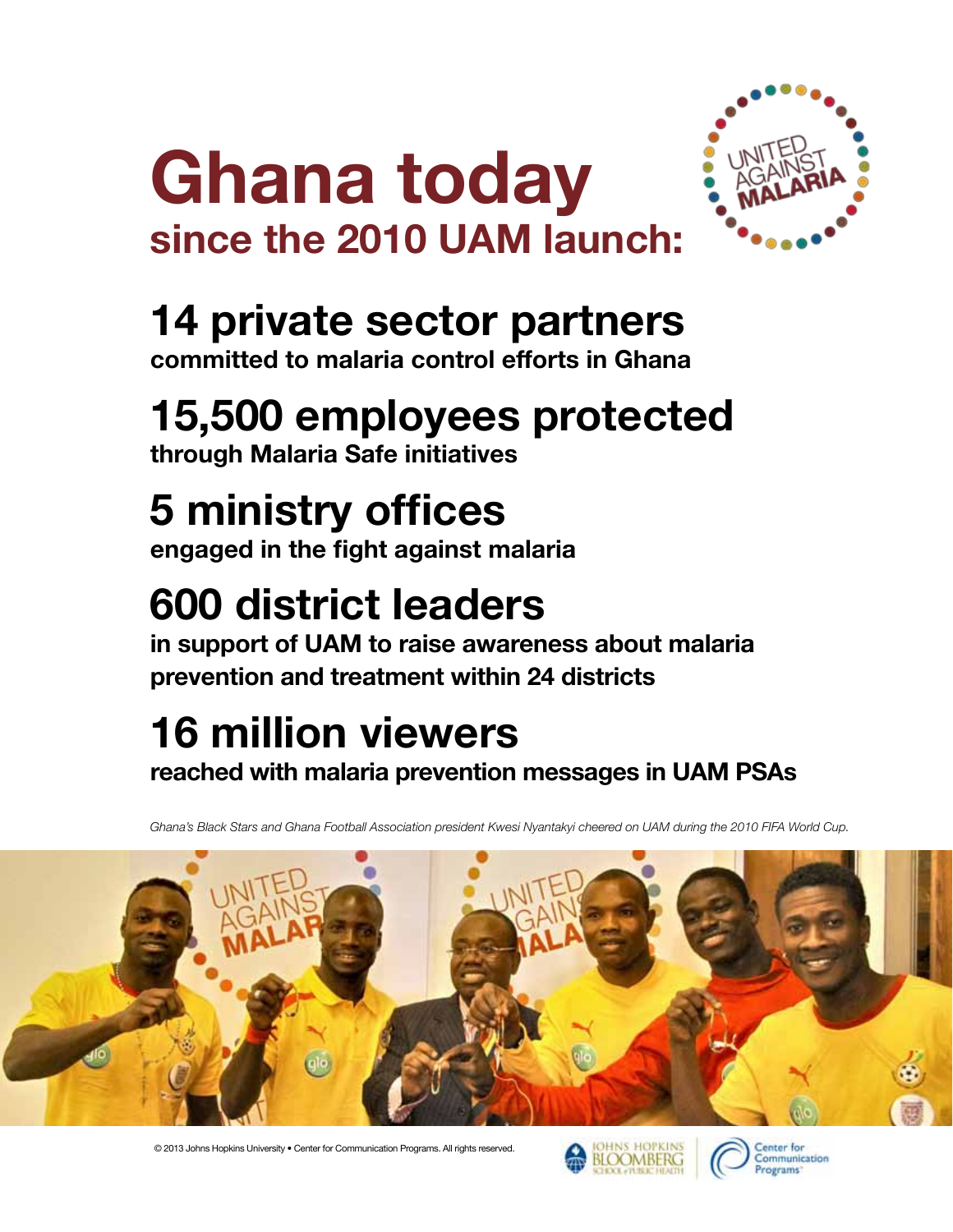## **Ghana: A UAM Case Study**



With increasing political stability and a growing economy, Ghana is gaining recognition as an emerging leader in sub-Saharan Africa. In the past decade, the country has pursued an aggressive poverty reduction and growth program to improve macroeconomic stability, private sector competitiveness, human resource development, good governance and civil responsibility. Higher prices for oil, gold and cocoa have also bolstered growth. Despite progress, preventable diseases—especially malaria—remain a major challenge to the country's development.

Since 2006, Ghana's NMCP and other malaria stakeholders have made steady progress in reducing malaria incidence from 8.3 million cases in 2006 to 3.2 million cases in 2008. Net ownership has increased from 5% of households in 2003 to 51% in 2011, according to the Ghana Multiple Cluster Indicator Survey. The NMCP reports that in a nation of 24.6 million people, 12.4 million LLINs have been distributed in a mass distribution and hang-up campaign that began in 2010. Through AMFm, effective treatment is more affordable and accessible at health facilities, coverage of ACTs jumped from 12% in 2006 to 80% in 2012, and among community health workers and nurses, it jumped to 65%. For pregnant women, IPT coverage has increased from 44% in 2008 to 67% in 2011. New national guidelines for diagnistics have increased microscopy use to 50% from 2010 and RDT use to 40%. To sustain this progress, the replenishment and use of nets and other commodities is essential.

It is within this context that UAM has harnessed the popularity of football and a beloved national team, the Black Stars, to rally government, private sector decision-makers and the media to the fight against malaria. As a common course has emerged, campaign partners have taken ownership of malaria control activities throughout the country and bolstered support for crucial interventions led by the NMCP.

#### **What did UAM bring to Ghana?**

#### **A Galvanized Public-Private Partnership**

The UAM campaign set a precedent in the country for mobilizing the private sector to join the malaria cause. Where contributions to malaria control in Ghana were once few, 14 corporate bodies, the Coalition of NGOs in Malaria and the Ghana Media Malaria Advocacy Network have since joined the UAM partnership, protecting approximately 15,500 workers and over 2 million community members from the disease. UAM achieved excellent return on investment with free or subsidized air time for PSAs on national television (GTV), in-kind donations from net-makers Vestergaard Frandsen and the Government of Ghana, and generous contributions from Malaria Safe corporate partners.

#### **Mass Appeal**

Ministers of women and children, youth and sports, local government, education, and tourism adopted UAM, energetically supporting games, high-level events, and other activities. PSAs saturated football stadiums and airwaves with malaria messages, reaching more than 16 million viewers, or 68% of the population, at no cost to the campaign. Because these PSAs featured the Black Stars, they resonated with fans across diverse demographics and social strata. A combined 90,000 copies of *GOAL,* UAM's football-themed mini-magazine, were distributed in all ten regions of the country during the Africa Cup of Nations 2012 and 2013 tournaments,

encouraging the regular use of LLINs and other commodities. Two major media events in 2012 and 2013 have led to better coverage for malaria issues in the press, more accurate reporting, and a more engaged press corps.

#### **Sustainability**

Some 600 members from 24 district health advocacy teams pledged their commitment to UAM, resulting in greater support for malaria control programs at the community level. Some 50,000 copies of the Ghana Malaria Action Alert carried UAM messaging to members of Parliament, Regional Health and District Health Management Teams, Regional Houses of Chiefs, and National Religious Councils. Some 400 health facilities nationwide also received copies of UAM PSAs, thanks to buy-in from the Ghana Health Service and the National Malaria Control Program. Collectively, thousands of UAM's "Thirteen Winning Moves" posters and "Eight Steps" mini-posters have been distributed throughout Ghana.

*Pictured (left): a community net distribution and football match in Accra; (right) a scene from the Ghana Cheer Song PSA*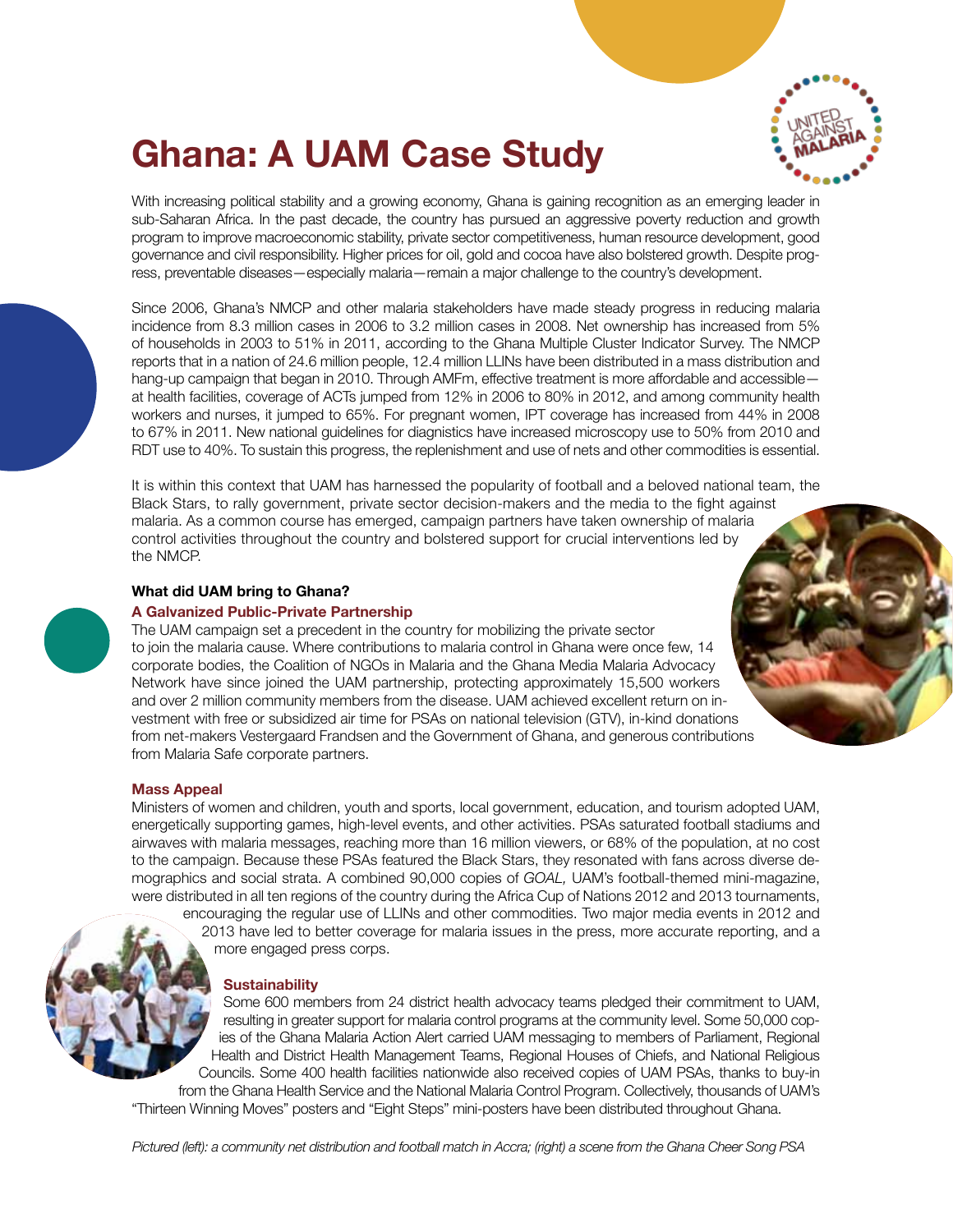| Financial                                         | Stanbic Bank                                                                                                                                                                                                                                                                                                                                                                                                                                                                                         | Annual LLIN distribution and education to<br>workers and communities                                                           |
|---------------------------------------------------|------------------------------------------------------------------------------------------------------------------------------------------------------------------------------------------------------------------------------------------------------------------------------------------------------------------------------------------------------------------------------------------------------------------------------------------------------------------------------------------------------|--------------------------------------------------------------------------------------------------------------------------------|
|                                                   | Ghana Revenue Authority                                                                                                                                                                                                                                                                                                                                                                                                                                                                              | Malaria Safe plan; malaria agents; education for<br>workers and communities                                                    |
| Manufacturing                                     | Akosombo Textiles                                                                                                                                                                                                                                                                                                                                                                                                                                                                                    | Education for 1,000 workers; community<br>support activities                                                                   |
|                                                   | Atlas Copco                                                                                                                                                                                                                                                                                                                                                                                                                                                                                          | Education for workers; malaria agents                                                                                          |
| Sports                                            | Ghana Football Association                                                                                                                                                                                                                                                                                                                                                                                                                                                                           | Sponsorship of UAM tournaments and PSAs;<br>advocacy at FIFA World Cup, CECAFA Cup,<br>UAM partner meetings, RBM board meeting |
|                                                   | National Sports Council                                                                                                                                                                                                                                                                                                                                                                                                                                                                              | Visibility and advocacy at National Unity Games<br>and National Sports Authority symposium                                     |
| Food and Beverage                                 | Accra Brewery                                                                                                                                                                                                                                                                                                                                                                                                                                                                                        | Worker education; Malaria Safe plan                                                                                            |
| Mining                                            | AngloGold Ashanti                                                                                                                                                                                                                                                                                                                                                                                                                                                                                    | Community education; LLINs distribution to<br>workers and communities; IRS                                                     |
|                                                   | Chirano Gold - Bibiani District                                                                                                                                                                                                                                                                                                                                                                                                                                                                      | Malaria control program for workers and<br>communities                                                                         |
|                                                   | Persues Mining Ghana                                                                                                                                                                                                                                                                                                                                                                                                                                                                                 | Education for workers and communities                                                                                          |
| Agriculture                                       | Ghana Cocoa Farmers Association - Abrabopa                                                                                                                                                                                                                                                                                                                                                                                                                                                           | LLIN distribution to plantation<br>communities and 1,000 workers                                                               |
|                                                   | Volta River Estates Ltd.                                                                                                                                                                                                                                                                                                                                                                                                                                                                             | Malaria Safe plan, LLINs to workers and fami-<br>lies, malaria agents trained                                                  |
| Energy                                            | Volta River Authority                                                                                                                                                                                                                                                                                                                                                                                                                                                                                | Malaria Safe plan; LLINs to staff and families;<br>malaria agents; education                                                   |
| Technology                                        | <b>MTN</b>                                                                                                                                                                                                                                                                                                                                                                                                                                                                                           | Customer education via SMS                                                                                                     |
|                                                   | <b>Margins Security Printers</b>                                                                                                                                                                                                                                                                                                                                                                                                                                                                     | Employee education with NMCP                                                                                                   |
| Media                                             | Ghana Broadcasting Cooperation (GBC)                                                                                                                                                                                                                                                                                                                                                                                                                                                                 | Free prime-time broadcasts of UAM spots                                                                                        |
|                                                   | Ghana Television (GTV)                                                                                                                                                                                                                                                                                                                                                                                                                                                                               | Discounted broadcasts of UAM spots                                                                                             |
| Health                                            | Pharmaceutical Manufacturers Association of<br>Ghana - The AMFm companies / Chemical Sellers                                                                                                                                                                                                                                                                                                                                                                                                         | Advocacy for affordable ACTs, Action Alerts                                                                                    |
|                                                   | Momentum Health Partnership                                                                                                                                                                                                                                                                                                                                                                                                                                                                          | Advocacy to member companies to procure LLINs                                                                                  |
| Hospitality                                       | Novotel Hotels                                                                                                                                                                                                                                                                                                                                                                                                                                                                                       | LLINs to pregnant women and mothers in com-<br>munity; worker education via internet                                           |
| <b>Malaria Commodities</b>                        | Vestergaard Frandsen Ghana                                                                                                                                                                                                                                                                                                                                                                                                                                                                           | LLIN donation and distribution; visibility via<br>giant net display on World Malaria Day                                       |
| Other Partners-Public<br>Sector, Coalitions, NGOs | Ministers of Health; Women and Children; Youth and Sports; Labor; Education, and Tourism<br><b>NMCP</b><br>Ghana Health Service<br>Ghana Coalition of NGOs in Malaria (GCNM)<br>Ghana Business Coalition<br>Ghana Media Malaria Advocacy Network<br>Right to Play<br>For more information about UAM partners in Ghana, please<br>visit Voices for a Malaria-Free Future (an advocacy project of<br>Johns Hopkins University Center for Communication Programs)<br>at www.malariafreefuture.org/ghana |                                                                                                                                |

### **UAM: Building Partnerships, Expanding Reach**

*A giant net display in Accra on World Malaria Day*

15